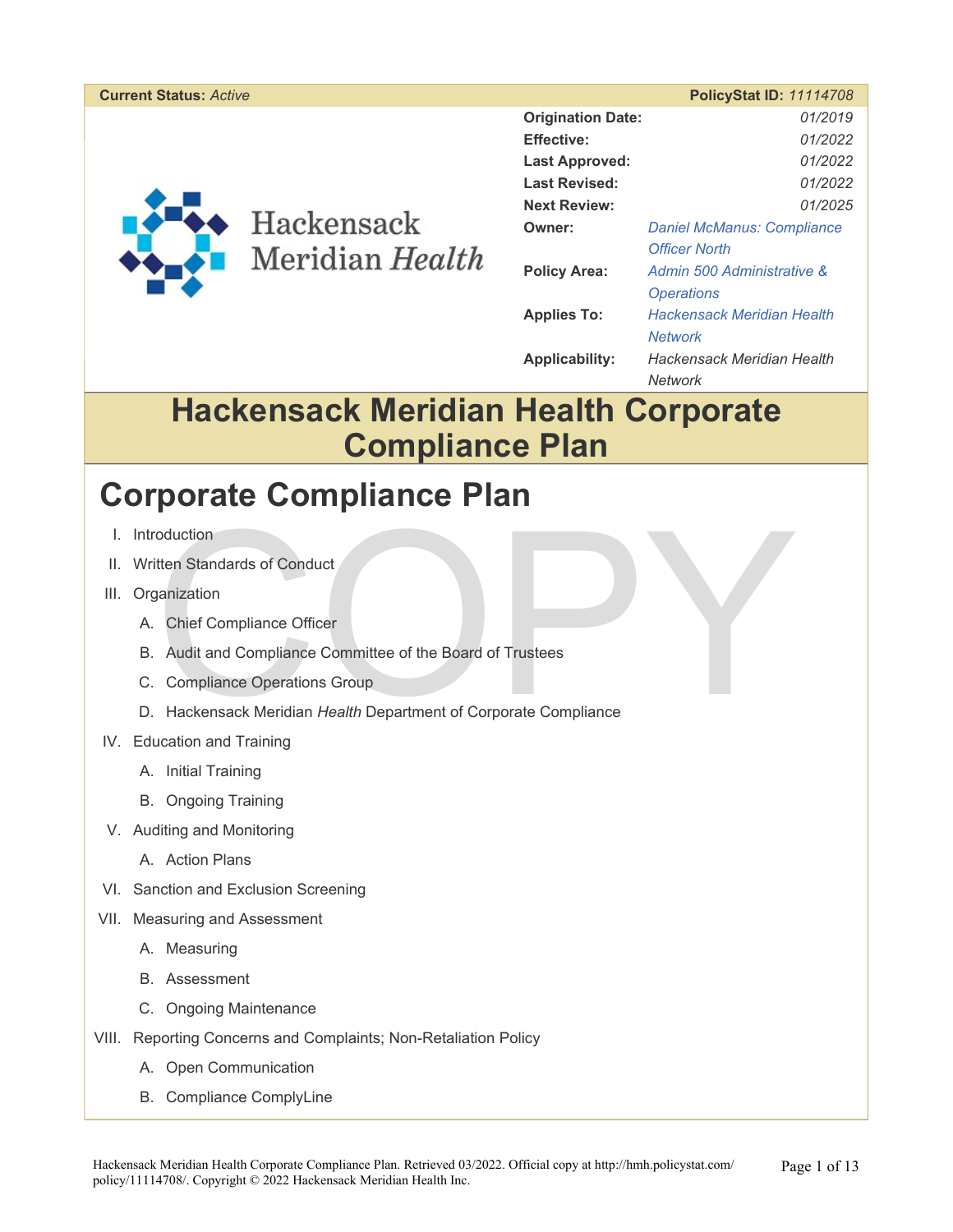- C. Confidentiality and Non-Retaliation
- IX. Responding to Concerns and Complaints; Investigation and Correction of Identified Problems
- X. Overpayments
- XI. Enforcement and Discipline
- XII. Ongoing Evaluation of the Plan and Approvals

Approved by the Audit & Compliance Committee of Board of Trustees 11/3/21

## **I. INTRODUCTION**

Hackensack Meridian *Health* Network (also referenced throughout as "Hackensack Meridian" or "HMH") has a long-standing commitment to good corporate citizenship and best-practice governance. To that end, we have established a Corporate Compliance program or Compliance program that requires participation by every member throughout Hackensack Meridian, regardless of his or her position in the organization. The program assures that all actions conform to the highest ethical standards and comply with all applicable laws, rules and regulations.

Hackensack Meridian's Corporate Compliance Department is charged with the implementation of the organizational Compliance Plan ("Plan") and with assuring that HMH, its team members and staff comply with applicable laws and regulations, with particular focus on the Federal and NJ False Claims Acts, the Anti-Kickback Statute and Stark Laws.

ble laws and regulations, with particular focus on the Federal and NJ False Claims Acts, the Ant<br>k Statute and Stark Laws.<br>pose of the Plan is to ensure compliance with all applicable laws and regulations by promoting a<br>r The purpose of the Plan is to ensure compliance with all applicable laws and regulations by promoting ethical behavior among our team members and creating an entity-wide mechanism for assessing, monitoring and improving compliance standards. The Plan is embodied in the HMH Code of Conduct ("Code") and guided by the mission and vision of Hackensack Meridian *Health*. Through education of our team members we will instill the principles contained in the Code of Conduct. Through ongoing auditing and monitoring, we look to ensure that HMH is in compliance with all applicable federal, state and local laws, rules and regulations and third party payer requirements.

#### **Goals:**

- 1. Engender a corporate culture of "compliance" with ethical business practices at its core. Instill all team members with the principles embodied in the Code of Conduct, placing with each team member an affirmative duty to report any actual or perceived impropriety.
- 2. Ensure that HMH policies and procedures are effective and that activities are in compliance with all applicable laws and regulations, including that Federal and State health care programs including Medicare and Medicaid.
- 3. Develop a mechanism to monitor and measure ongoing compliance.
- 4. Exercise due diligence to prevent, detect and respond to any fraud, waste and abuse.

#### **Objectives**:

- 1. Perform risk analyses/vulnerability assessments via reviews of the current organizational environment on an ongoing basis.
- 2. Recommend changes to the HMH Code of Conduct to assure that the document remains effective in the context of corporate compliance.
- 3. Maintain a confidential and anonymous hotline (ComplyLine) to provide an additional avenue for team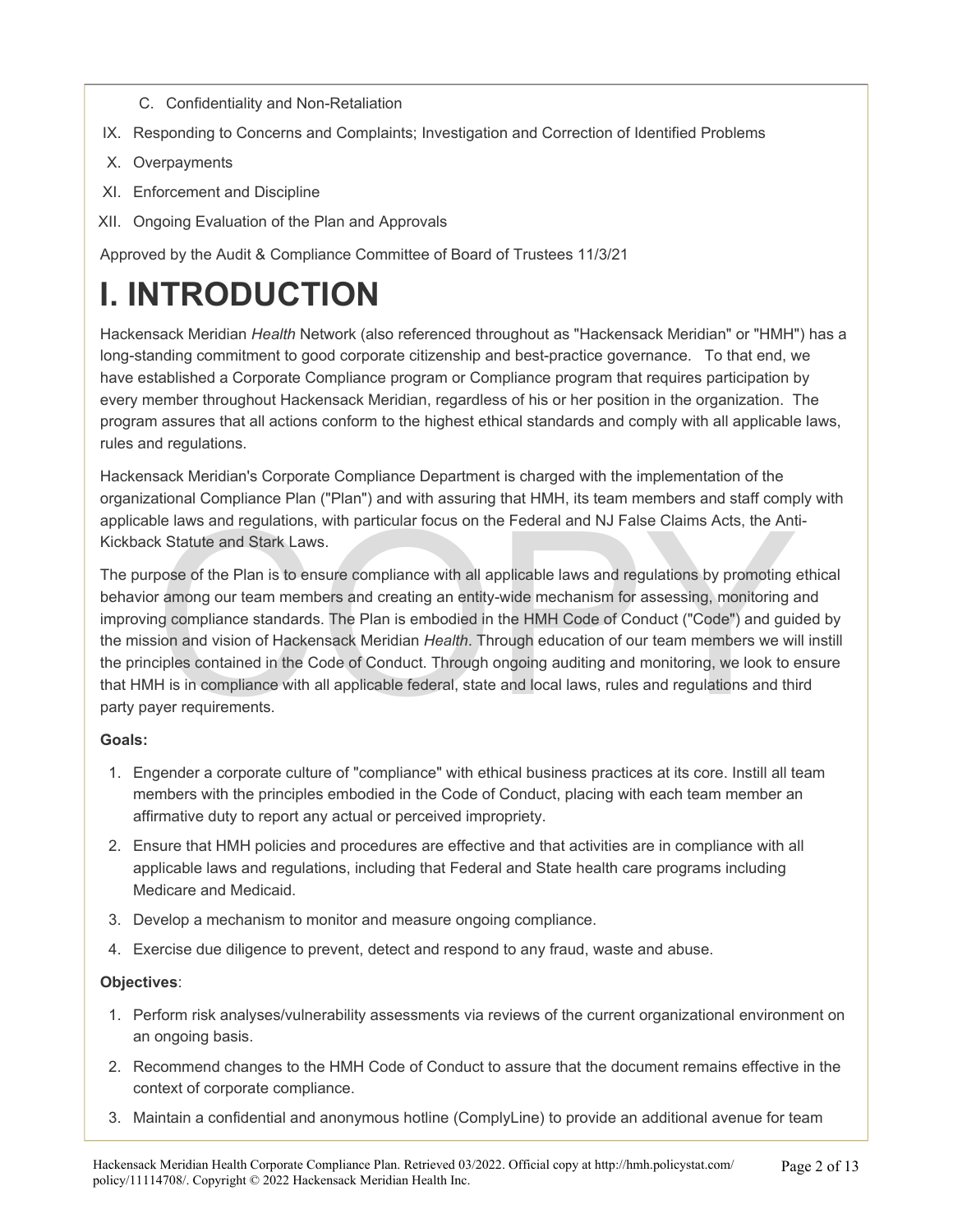members to report concerns and perceived violations of the organization's Code of Conduct and other policies and procedures.

- 4. Communicate the compliance program to team members.
- 5. Evaluate and document the effectiveness of the Compliance Program on an annual basis

## **II. WRITTEN STANDARDS OF CONDUCT**

Every Hackensack Meridian *Health* team member must conduct himself or herself according to the institution's Code of Conduct. The Code of Conduct establishes compliance expectations and standards to ensure that HMH team members conform to the highest ethical standards and comply with all applicable laws, rules and regulations. In addition to the Code of Conduct, Medical Staff members are expected to follow guidelines set forth in the Medical Staff Rules and Regulations.

The Code of Conduct emphasizes the areas identified by management as having a greater impact on those ethical issues referred to in the Code. Those areas include but are not limited to:

- a. Patient Care
- b. Medical Records Management
- c. Coding and Billing
- d. Financial Management
- e. Human Resource Management
- f. Patient Privacy as Delineated in the Health Insurance Portability and Accountability Act of 1996 (HIPAA)

ancial Management<br>
man Resource Management<br>
tient Privacy as Delineated in the Health Insurance Portability and Accountability Act of 1996 (H<br>
de does not address every situation and does not set forth every applicable rul The Code does not address every situation and does not set forth every applicable rule. Questions about the existence, interpretation or application of any law, regulation policy or standard should be directed, without hesitation, to a supervisor, manager/director, or to the Chief Compliance Officer.

Team members are empowered to identify and report any actual or perceived unethical or non-compliant behavior or practices without fear of retribution. Reporting mechanisms include reporting concerns to supervisors following the normal chain of command, The Office of Corporate Compliance, or ComplyLine.

Laws, regulations and policies are constantly evolving therefore; the Code of Conduct is revised and updated, as needed. Revisions are communicated in a timely manner through administrative notification and changes are posted to various Hackensack Meridian *Health* Intranet pages. Specific Hackensack Meridian *Health*  corporate policies are procedures are available through the intranet and available to all team members. Policies that identify areas of particular risk that apply to the institution and address those potential risks to enforce an environment of compliance, include but are not limited to Code of Conduct, ComplyLine Operations Policy, Sanctions and Exclusion Policy, Conflicts, Dualities of Interest and Independence Policy, Fraud and Abuse Prevention – DRA Compliance Policy, Compliance Program Internal Investigations Policy, EMTALA Policy and policies regarding Privacy and Security of confidential information.

## **III. ORGANIZATION**

The compliance infrastructure demonstrates Hackensack Meridian's "top down" commitment to complying with all applicable laws, rules and regulations. The HMH Compliance Program is aligned with seven program elements contained in the quidance for the healthcare industry issued by the HHS  $OIG<sup>1</sup>$ 

Core Elements of an Effective Compliance Program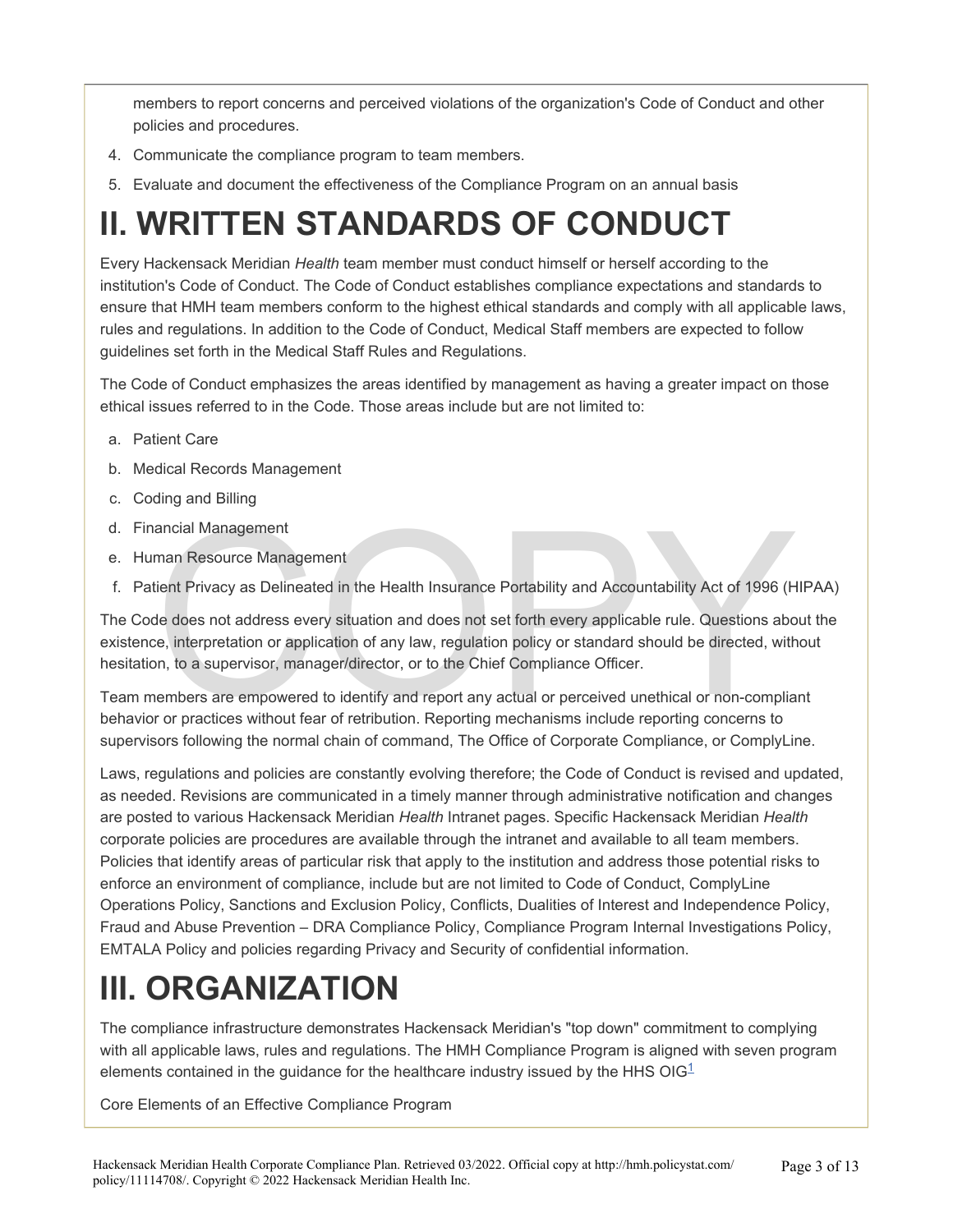- 1. Written policies and procedures
- 2. Designated compliance officer and compliance committee
- 3. Effective training and education
- 4. Effective lines of communication
- 5. Internal monitoring and auditing
- 6. Enforcement of standards through well-publicized disciplinary guidelines
- 7. Prompt response to detected problems through corrective actions

The departments throughout Hackensack Meridian *Health* that share operational responsibility for the implementation of the Compliance Plan include, but are not limited to Compliance, Privacy, Legal, Audit Services, and Human Resources.

Per the OIG, the compliance function "promotes the prevention, detection, and resolution of actions that do not conform to legal, policy, or business standards. This responsibility includes the obligation to develop policies and procedures that provide team members guidance; to promote team member compliance, the development of plans to improve or sustain compliance, the development of metrics to measure execution (particularly by management) of the program and implementation of corrective actions, and the development of reports and dashboards that help management and the Board evaluate the effectiveness of the program."<sup>2</sup>

Additionally, the OIG indicates the "legal function advises the organization on the legal and regulatory risks of its business strategies, providing advice and counsel to management and the Board about relevant laws and regulations that govern, relate to, or impact the organization. The function also defends the organization in legal proceedings and initiates legal proceedings against other parties if such action is warranted."<sup>3</sup>

ally, the OIG indicates the "legal function advises the organization on the legal and regulatory r<br>ess strategies, providing advice and counsel to management and the Board about relevant law<br>ons that govern, relate to, or The audit and compliance function, as defined by the OIG, "provides an objective evaluation of the existing risk and internal control systems and framework within an organization. Audit Services ensure monitoring functions are working as intended and identify where management monitoring and/or additional Board oversight may be required. Audit Services helps management (and the compliance function) develop actions to enhance internal controls, reduce risk to the organization, and promote more effective and efficient use of resources. Audit Services can fulfill the auditing requirements of the Guidelines."<sup>4</sup>

Per the OIG, the "human resources function manages the recruiting, screening, and hiring of team members; coordinates team member benefits; and provides team member training and development opportunities. <sup>5</sup>

Each department should independently report on its compliance and risk-management efforts. This information should also be disseminated to the Board. The OIG has advised that the "Board should set and enforce expectations for receiving particular types of compliance-related information from various members of management. The Board should receive regular reports regarding the organization's risk mitigation and compliance efforts—separately and independently—from a variety of key players, including those responsible for audit, compliance, human resources, legal, quality, and information technology."<sup>6</sup>

The OIG also suggests, "as part of its oversight responsibilities, the Board may want to consider conducting regular "executive sessions" (i.e., excluding senior management) with leadership from the compliance, legal, audit services, and quality functions to encourage more open communication. Scheduling regular executive sessions creates a continuous expectation of open dialogue, rather than calling such a session only when a problem arises, and is helpful to avoid suspicion among management about why a special executive session is being called. $"^{\mathsf{Z}}$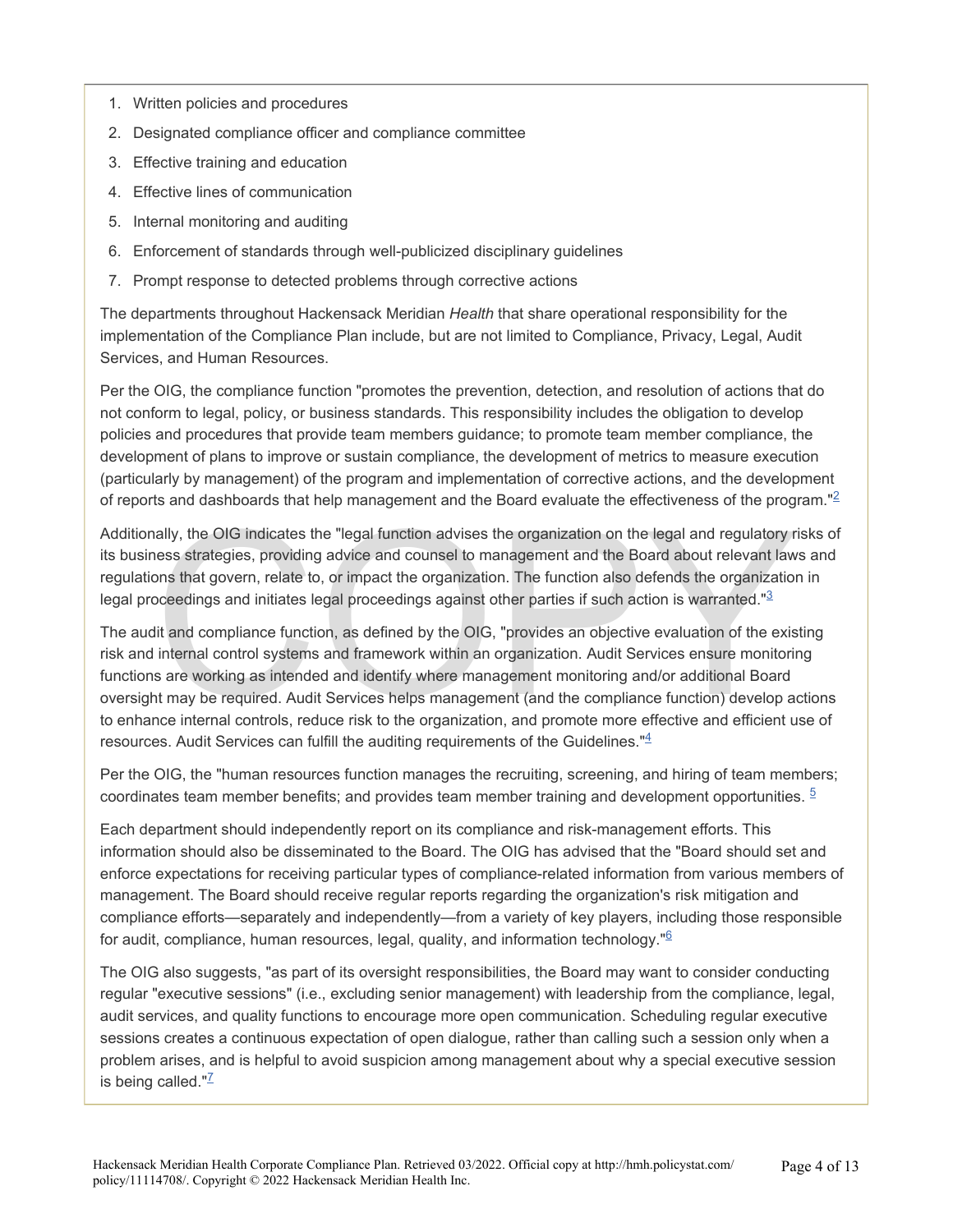### **A. Chief Compliance Officer**

The Chief Compliance Officer is part of Senior Leadership and reports directly to the Board of Trustees and to the CEO of Hackensack Meridian *Health*. The Chief Compliance Officer shall not be the General Counsel or a member of the Legal Department.

Under the direction of the Chief Compliance Officer, the Department of Corporate Compliance shall be responsible for the implementation and operation of all aspects of the Corporate Compliance Program. When opportunities are identified, the Chief Compliance Officer will coordinate the development, implementation and monitoring of new processes to continually improve compliance performance.

While this Plan provides for the existence of the Chief Compliance Officer, who has ultimate responsibility and accountability for creating and facilitating a comprehensive strategy, to ensure that Hackensack Meridian *Health* is consistently complying with the federal and state regulations and ethical business standards, each member of the workforce remains responsible and accountable for his or her own compliance with applicable laws.

Chief Compliance Officer's duties and responsibilities include:

- 1. Development of appropriate management, and team member training and education in conjunction with hospital education and staff development.
- 2. Provide advice and support to management in an effort to continually improve systems. Reduce and eliminate exposure to regulatory actions related to compliance.
- Transfer and support to management in an effort to continually improve systems. Reduce an ininate exposure to regulatory actions related to compliance.<br>
welop and maintain appropriate reports to provide information needed 3. Develop and maintain appropriate reports to provide information needed by the executive management and Board of Trustees to continually assess the status and effectiveness of the Corporate Compliance Program.
- 4. Develop and implement consistent, entity wide communication that reinforces the goals of the Compliance Program.
- 5. Coordinate the operation of the ComplyLine. Providing periodic reports to Leadership and the Board regarding trends and issues identified through the ComplyLine.
- 6. The Chief Compliance Officer also serves as the Hackensack Meridian Chief Privacy Officer and ensures compliance with HIPAA, as an element of the overall Compliance Program.
- 7. The Chief Compliance Officer's responsibilities are fully delineated in his/her Job Description

#### **B. Audit and Compliance Committee of the Board of Trustees**

The Board of Trustees will provide oversight and assure that HMH is in compliance with applicable laws and regulations. The Board of Trustees has designated the Audit and Compliance Committee to provide that oversight.

- 1. Membership of the Audit and Compliance Committee of the Board shall consist of not less than eight members, appointed by the Chairman.
- 2. Committee responsibilities will be fully defined in a committee charter which shall be reviewed and approved on an annual basis.
- 3. Regular meetings shall be held at least quarterly.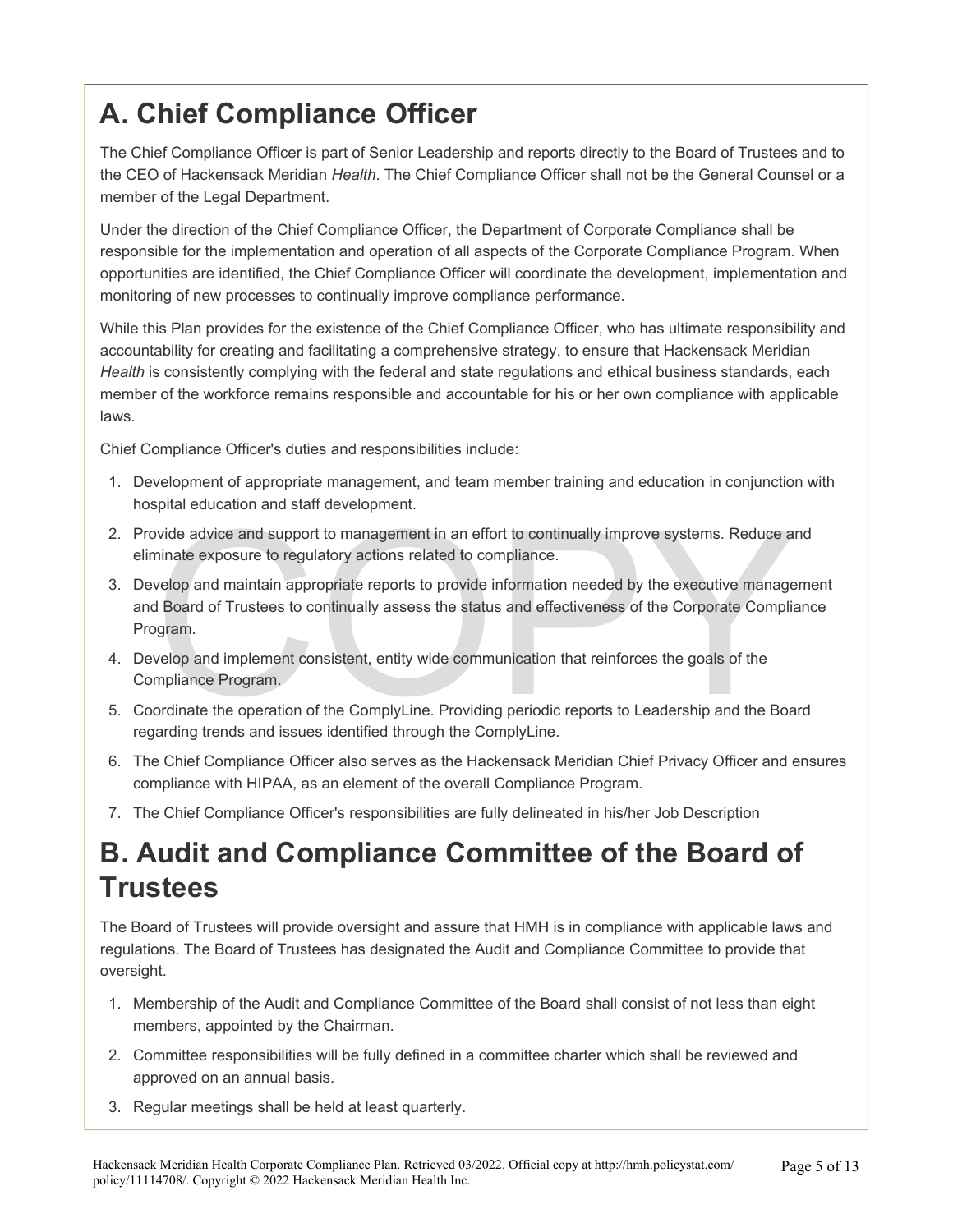4. The full duties and responsibilities of the Audit and Compliance Committee are contained in its charter.

With respect to corporate compliance, the Audit and Compliance Committee shall at a minimum:

- a. Hold periodic briefings with Chief Compliance Officer.
- b. Evaluate the effectiveness and continuing viability of the compliance program.
- c. Maintain oversight of the program's progress.
- d. Review education, training and the Standards of Conduct to assure that compliance with applicable laws, rules and regulations are maintained.

### **C. Compliance Operations Group (COG)**

The executive compliance functions shall be coordinated and implemented by the COG. This Group shall provide executive oversight, advice and general guidance on all matters relating to corporate compliance. Through the Chief Compliance Officer, the Group reports as appropriate to the Audit and Compliance Committee of the Board of Trustees on all significant issues relating to compliance with applicable laws, rules, regulations and the Hackensack Meridian *Health* Code of Conduct.

- President, Only Officer's the Executive Sponson. The Chief Compliance Office is<br>ponsible for reporting on compliance activities recommended or reported by the Department of<br>reported Compliance Office. Membership of the Com 1. The Chair of the Committee is the Senior Vice President, Chief Compliance Officer and the Executive Vice President, Chief Operating Officer is the Executive Sponsor. The Chief Compliance Officer is responsible for reporting on compliance activities recommended or reported by the Department of Corporate Compliance Office. Membership of the Committee consists of the Chief Operating Officer, Chief Information Officer, General Counsels, Chief Financial Officer, Executive Vice President – Human Resources, President Physician Services, Executive Leadership of the Hackensack Meridian Health hospitals and Presidents of Care Transformation Services, Senior Vice Presidents of Revenue Cycle, Vice President of Special Care/Care Transition, Senior Vice President of Post-Acute Care, Senior Vice President of Home Care, Senior Vice President of Risk Management, Vice President of Ambulatory Services, Compliance Officers, Directors of Medical Information Services, Director of Audit Services, Vice Presidents of Health Information Management, Directors of Care Coordination, Director of Care Management, Director of Privacy, Director of Conflict of Interest Management and other senior leaders.
- 2. Regular meetings will be held at least quarterly.
- 3. The COG shall have the overall responsibility for continual improvement in the performance of the Corporate Compliance Program, including but not limited to the:
	- a. Ongoing evaluation of the corporate values, culture and potential areas of compliance vulnerability as perceived by the executives, management and other team members.
	- b. Ensuring Compliance Program effectiveness, including on-going auditing and monitoring of areas with an identified compliance component.
	- c. Establishing heightened awareness of compliance issues and improving team member skills in dealing with these issues.
	- d. Enhanced appreciation by executives and leaders for how to promote compliance in the work environment.
	- e. Strengthening the Code of Conduct, including periodic review and revision to ensure relevance to team members.

### **E. Hackensack Meridian Department of Corporate**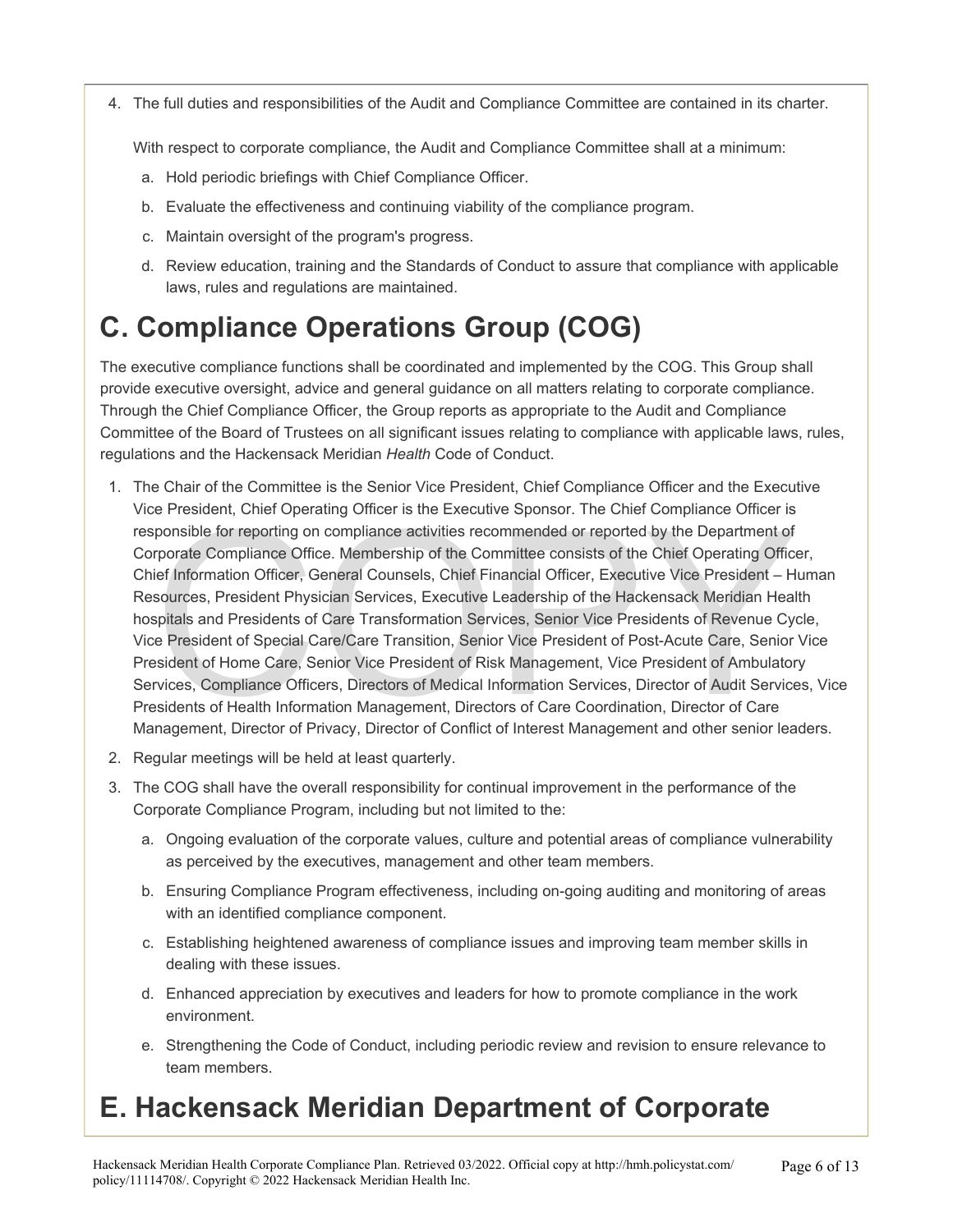### **Compliance**

The Hackensack Meridian Corporate Compliance Program is operated under the guidance of the Chief Compliance Officer and includes the following coverage areas:

- Audit Services
- Corporate Compliance
- Privacy
- Regulatory Affairs
- Corporate Governance

The Department of Corporate Compliance shall be responsible for the implementation and operation of all aspects of the Compliance Program. Compliance works closely with various departments throughout Hackensack Meridian to enhance the culture of compliance and ensure compliance with applicable federal and state regulations and internal policies and procedures.

## **IV. EDUCATION AND TRAINING**

Education for compliance and privacy related issues for targeted and general audiences is available through the Department of Corporate Compliance. Education is a component of the overall comprehensive compliance program, auditing processes conducted through the department and a focus area for ensuring all HMH team members are given applicable instruction in pertinent compliance and privacy issues associated with their work.

nce program, auditing processes conducted through the department and a focus area for ensure<br>am members are given applicable instruction in pertinent compliance and privacy issues associ<br>ir work.<br>quency and content of the The frequency and content of the education will be based on applicable changes and updates to local, state and federal laws and regulations; organization policy; and need for education in any given area. Need is identified through observation of practice, results of Corporate Compliance auditing and monitoring, or as expressed by individuals or groups involved in a compliance related-issue.

## **A. Initial Education**

Every HMH team member will receive general compliance education including:

- 1. Compliance infrastructure
- 2. Regulatory environment
- 3. Introduction the Code of Conduct
- 4. Communication and reporting
- 5. ComplyLine function
- 6. Privacy HIPAA/ HITECH

#### **B. Ongoing Education**

All HMH team members are required to complete mandatory online learning related to Compliance Standards, the Code of Conduct and Privacy policies and procedures. In addition, departments will conduct ongoing education:

- 1. To maintain and encourage open lines of communication.
- 2. To disseminate changes in the regulatory environment.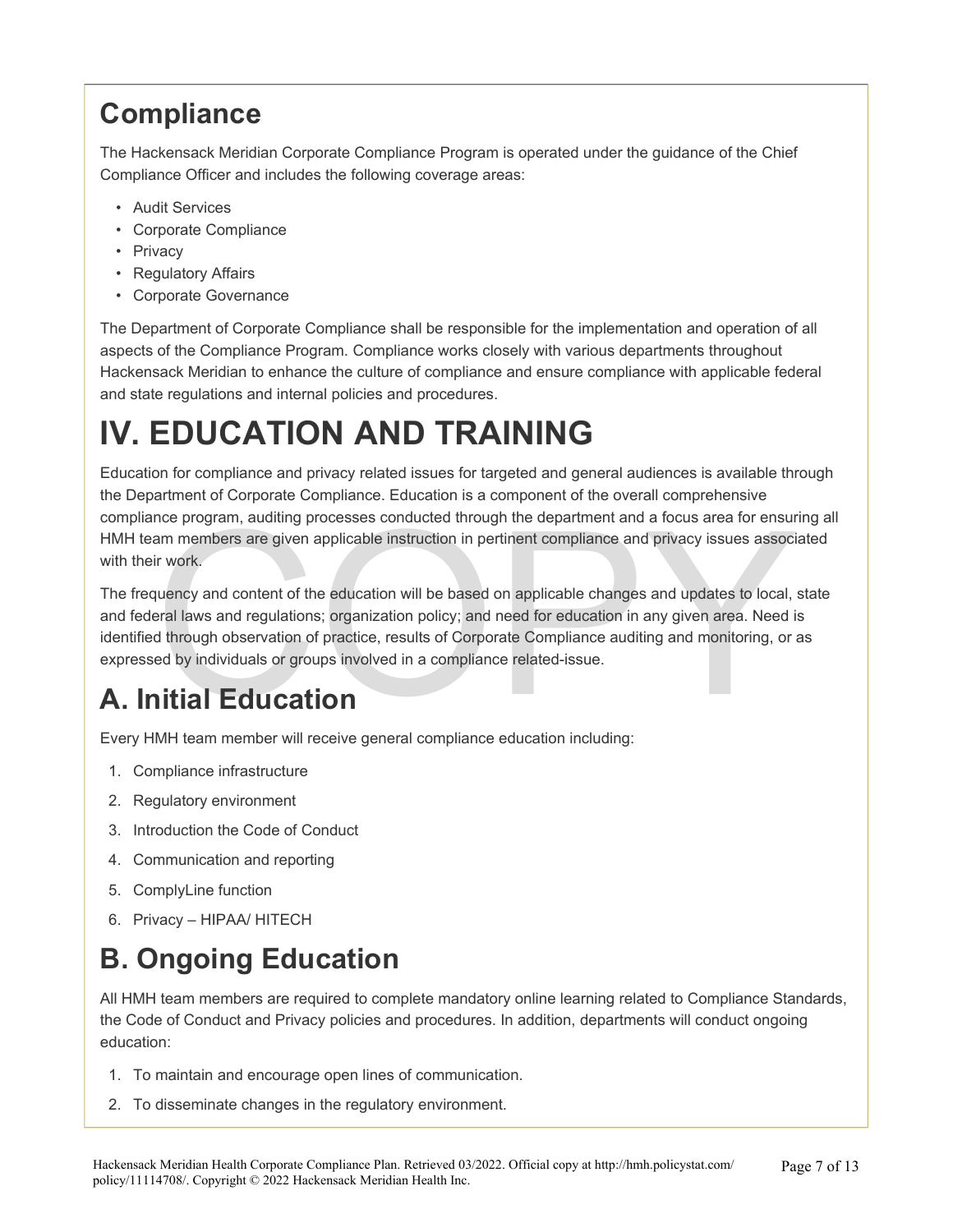- 3. To address team member issues and concerns.
- 4. To resolve issues identified by team members when appropriate.

## **V. MONITORING AND AUDITING**

All departments will continue intra and/or interdepartmental compliance and privacy auditing and monitoring for applicable laws and regulations, and will report where appropriate. Departments will participate in periodic audits/reviews conducted by the Department of Corporate Compliance, Audit Services or the Office of Privacy as identified in the Audit and Compliance Annual Work Plan or as requested by management, administration or the Board.

The Work Plan will be developed on an annual basis and will detail the schedule and scope of the audits and reviews to be conducted. Specific areas identified by the Chief Compliance Officer or Department of Corporate Compliance will be monitored using performance improvement tools and techniques integrated with Hackensack Meridian's Performance Improvement Plan.

### **A. Action Plans**

When opportunities for compliance process improvement are identified, a plan of action will be created to capitalize on them. Plans will be implemented:

- 1. When action is taken to improve a process, the action will be tested on a trial basis.
- EXCLUSION SCREENING<br>
Mission considered for employment with HMH will have a background investigation performed by<br>
Resources department of HMD EXCLUSION SCREENING<br>
COPY AND EXCLUSION SCREENING<br>
COPY AND EXCLUSION SCREENING 2. When the initial action is not effective, a new action is planned and tested. The actions effect on compliance is measured, and successful actions are implemented and monitored to sustain the improvement

## **VI. SANCTION AND EXCLUSION SCREENING**

Any individual considered for employment with HMH will have a background investigation performed by the Human Resources department or Human Resources' designee, which will include a check to determine whether or not the applicant is listed on the Health and Human Services/Office of Inspector General ("HHS/ OIG") Cumulative Sanction Report, New Jersey State Treasurer's Exclusion related screening lists, other state related screening lists, and the General Services Administration's (GSA) List of Parties Excluded from Federal Programs.

The Purchasing department will screen all vendors and contracted agents for sanction or exclusion on the HHS/OIG, New Jersey State Treasurer's Exclusion, other state related screening lists and GSA listings during the requisite pre-approval review process, and the Office of Corporate Compliance will screen all HMH vendors on a monthly basis thereafter.

Physicians and advanced practice professionals (such as physician assistants, nurse practitioners, etc.) will be screened by each local medical staff office for sanction or exclusion through contracted vendor against the HHS/OIG listing, New Jersey State Treasurer's Exclusion list, other state related screening lists and GSA listings as part of the determination of privileges and credentialing process.

All job applicants, team members, and volunteers/students working in Behavioral Health services departments will be checked against the New Jersey Department of Human Services (NJDHS) Central Registry of Offenders against Individuals with Developmental Disabilities (Central Registry). When an alert is sent by NJDHS to HMH that the Central Registry has been updated, a re-screening of team members, volunteers/ students will be performed.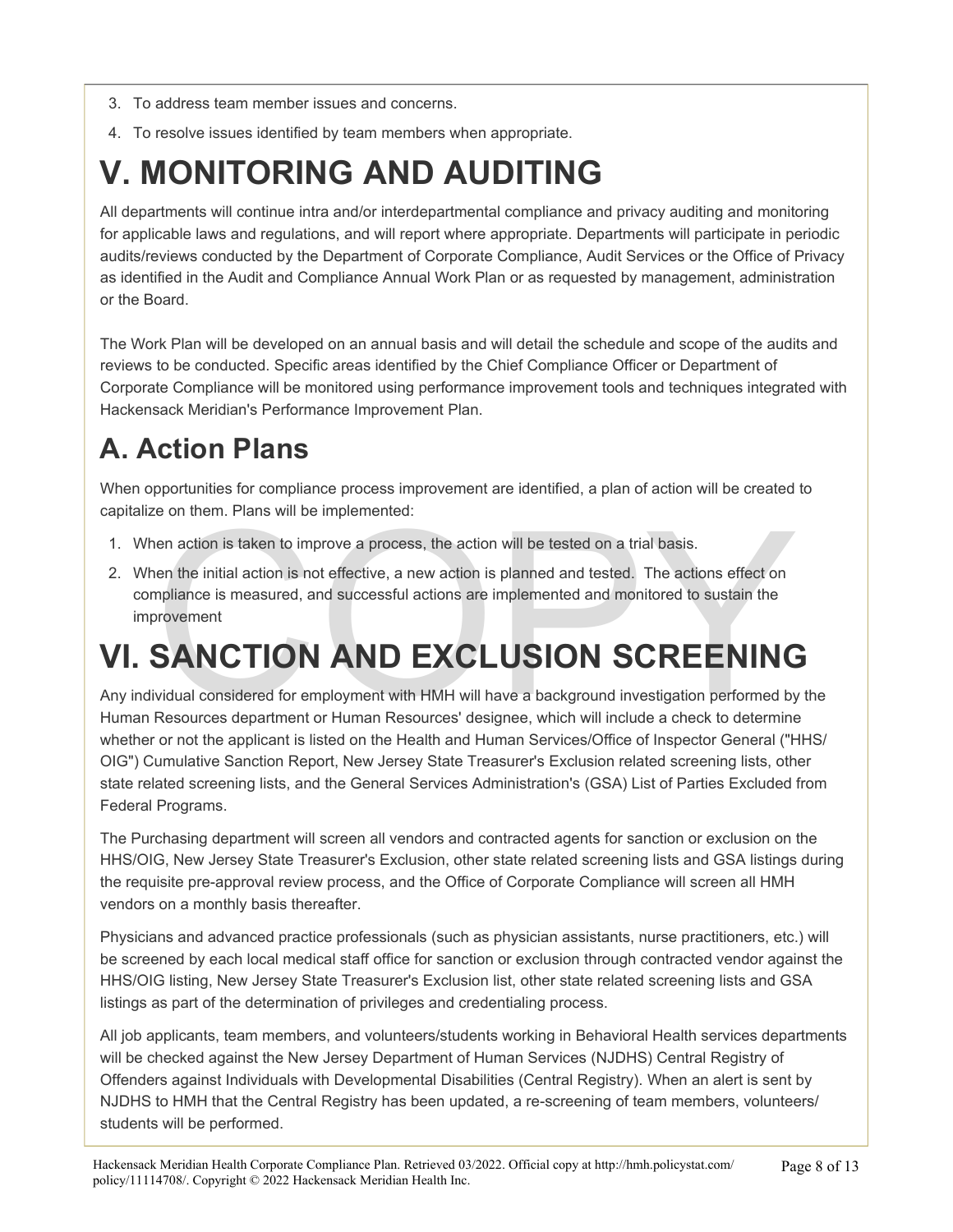Sanction and exclusion verification for all HMH current board members, team members, vendors, and medical staffs will be conducted monthly by the Office of Corporate Compliance using a contracted vendor against the OIG Cumulative Sanction Report, the New Jersey State Treasurer's Exclusion and other related state screening lists, the GSA, and the Department of Treasury Office of Foreign Assets Control (OFAC) exclusion listing of terrorism-sponsored organizations.

Hackensack Meridian *Health* will not contract with individuals or entities that are excluded from participation in federal and/or state health care programs.

## **VII. MEASURING AND ASSESSMENT A. Measuring**

Using the performance improvement monitoring mechanism, Compliance may collect data needed to:

- a. Establish a baseline when a process is identified as having a compliance dimension.
- b. Identify areas of possible improvement of existing processes.
- c. Determine whether changes have improved processes.
- d. Monitor ongoing compliance.

Data may be collected for:

- ay be collected for:<br>
ority issues identified by the Audit and Compliance Committee of the Board of Trustees or the<br>
mpliance Operations Group<br>
stablishment of benchmarks in high priority compliance processes<br>
y process wi • Priority issues identified by the Audit and Compliance Committee of the Board of Trustees or the Compliance Operations Group
- Establishment of benchmarks in high priority compliance processes
- Any process with a quantifiable regulatory or ethical aspect
- Processes related to Medicare, Medicaid and other third party reimbursement
- Compliance issues identified by the Network's team members with concurrence of the Compliance department.
- Processes identified in the Office of the Inspector General (OIG) work plan, Fraud Reports or Advisory **Opinions**
- Team member attitudes reflective of the corporate culture and the regulatory and ethical environment

#### **B. Assessment**

- 1. Data is assessed by the reporting department or Office of Corporate Office in a systematic fashion to identify:
	- a. If a compliance process is functioning within expected parameters.
	- b. Whether process changes have resulted in outcome improvement.
	- c. Trends affecting sub-standard outcomes.
- 2. The reporting department or Office of Corporate Compliance compares performance:
	- a. Internally over time when appropriate.
	- b. Against regulatory standards
	- c. To other organizations
- 3. Intensive assessment is initiated, as appropriate, based upon: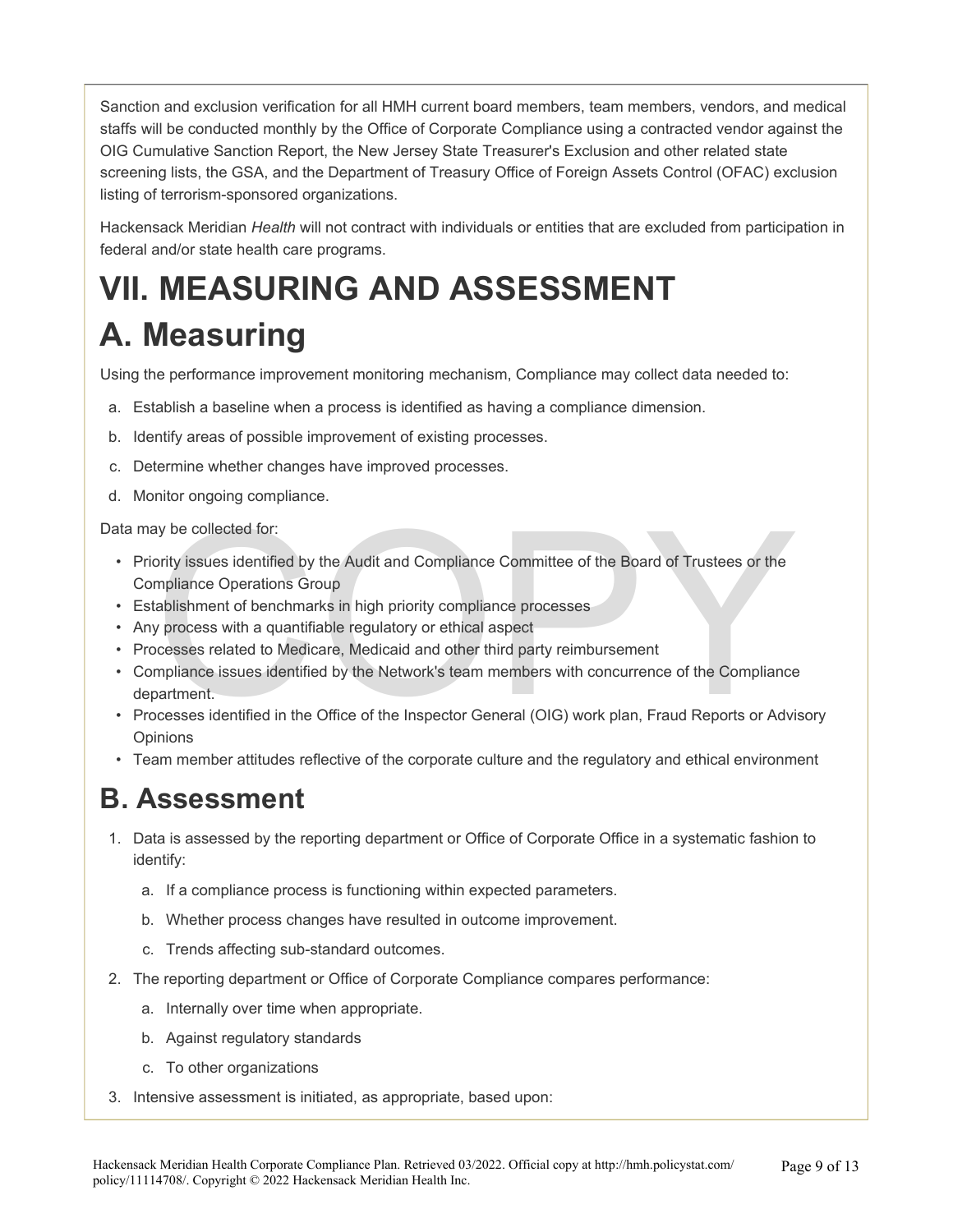- a. Events or outcomes that would result in fines or sanctions
- b. Deviation from recognized standards
- c. Variation from prior satisfactory outcomes

## **C. Ongoing Maintenance**

Improvement is assessed within the framework of measurable compliance parameters.

- a. Compliance with regulatory guidelines
- b. Team member attitudes quantified by a standardized survey and compared to an index
- c. ComplyLine activity and exit survey comments.

## **VIII. REPORTING CONCERNS AND COMPLAINTS; NON-RETALIATION POLICY**

### **A. Open Communication**

By maintaining open lines of communication, compliance issues can be proactively identified and resolved.

- 1. Chain of Command- Issue resolution at the local level is encouraged, followed by departmental management if necessary.
- ain of Command- Issue resolution at the local level is encouraged, followed by departmental<br>nagement if necessary.<br>man Resources- is available to resolve issues or facilitate the grievance process when other me<br>olution fai 2. Human Resources- is available to resolve issues or facilitate the grievance process when other means of resolution fails.
- 3. Department of Corporate Compliance is available as a resource for resolution of compliance related issues.
- 4. Privacy Official as a resource for support and guidance regarding HIPAA Privacy Rule.
- 5. Compliance ComplyLine is a confidential and anonymous means for team members to report compliance issues for which the normal chain of command has failed or is inappropriate.

## **B. Compliance ComplyLine**

- 1. The ComplyLine is available twenty-four (24) hours a day, seven (7) days per week, 365 days a year, providing a confidential and anonymous means of reporting compliance related issues when normal reporting mechanisms are not appropriate.
- 2. The ComplyLine is either available via phone at 877- 888 -8030 or via the web portal **hackensackmeridian.alertline.com**
- 3. All calls to the ComplyLine will be confidential to fullest extent permitted by law.
- 4. No attempt will be made to trace the call or identify an anonymous caller.
- 5. ComplyLine operators will be trained in ComplyLine operations and bound by confidentiality.
- 6. All calls to the ComplyLine made in good faith will be investigated.
- 7. Hackensack Meridian *Health* has a strict policy of non-retaliation and retribution for all good faith reporting of violations of the Code of Conduct
- 8. Organizational policies regarding ComplyLine Operations will be maintained by the Compliance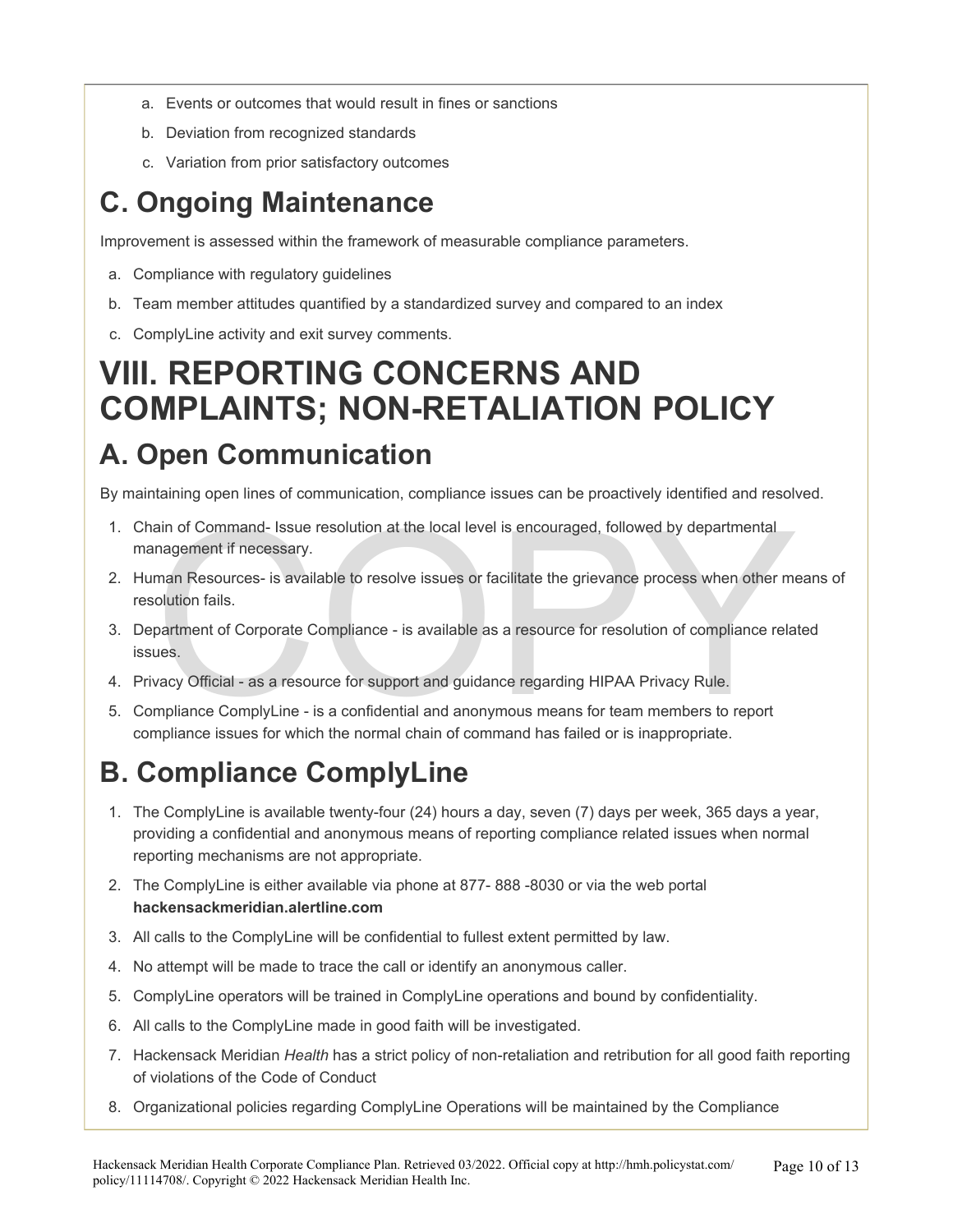#### Department.

### **C. Confidentiality and Non-Retaliation**

All team members, patients, physicians and HMH data shall be considered confidential. Access will be limited to those who have signed a confidentiality agreement and have a legitimate "need to know." All copies of minutes, ComplyLine logs and intake forms, investigatory records and other information will be maintained in locked files.

Hackensack Meridian *Health* is committed to maintaining an environment free of fraud, waste, abuse or unethical practices of any kind and has a strict policy of non-retaliation and retribution for good faith reporting of these practices.

## **IX. RESPONDING TO CONCERNS AND COMPLAINTS; INVESTIGATION AND CORRECTION OF IDENTIFIED PROBLEMS**

Reports to reasonable indications of fraud, waste or abuse, violations of this Compliance Program, violations of the Code of Conduct, Privacy related issues and violations of HMH policy and procedure or violations of applicable law or regulation are promptly investigated. The investigation shall include an assessment of the situation for potential fraud, waste, abuse, policy violations, Privacy breach rules, and unacceptable conduct. Individuals who may have knowingly or inadvertently caused or participated in such activities shall be identified. The results of the investigation may detect the need for further training and education; to facilitate corrective action; and to implement procedures necessary to ensure future compliance.

ble law or regulation are promptly investigated. The investigation shall include an assessment of<br>of ropotential fraud, waste, abuse, policy violations, Privacy breach rules, and unacceptable cor<br>als who may have knowingly The Chief Compliance Officer, or his or her designee, is responsible for direction of the investigation of the alleged situation or problem. In undertaking investigations, the Department of Corporate Compliance may utilize other Hackensack Meridian *Health* departments and/or team members (consistent with appropriate confidentiality), outside attorneys, outside accountants and auditors or other consultants or experts for assistance or advice.

Due to the diversity of potential problems and situations, the process and method of investigation is left to the judgment and discretion of the Chief Compliance Officer. However, the Chief Compliance Officer or his or her designee may conduct interviews with any/all individual(s) necessary and may review any Hackensack Meridian *Health* documents including but not limited to those related to the claims development and submission process, patient records, e-mail and the contents of computers.

Documentation of all compliance-related complaints and investigations will be maintained in accordance with the established Record Retention and Destruction Policy of HMH.

## **X. OVERPAYMENTS**

Overpayments from Medicare or Medicaid can occur in various ways (e.g., payments that exceed the permissible amount for an identified covered service, duplicate payments, payments for non-covered services, payments where another payer actually had the principal responsibility for the payment).

Per the ACA Section 6402(d)(2)(A)(iii), healthcare providers must report and return these overpayments within sixty (60) days of identification or by the date that a corresponding cost report is due. The overpayment notification should also contain the reason(s) why it occurred. Failing to refund an overpayment by the necessary deadline exposes the provider to enforcement under the False Claims Act and to civil monetary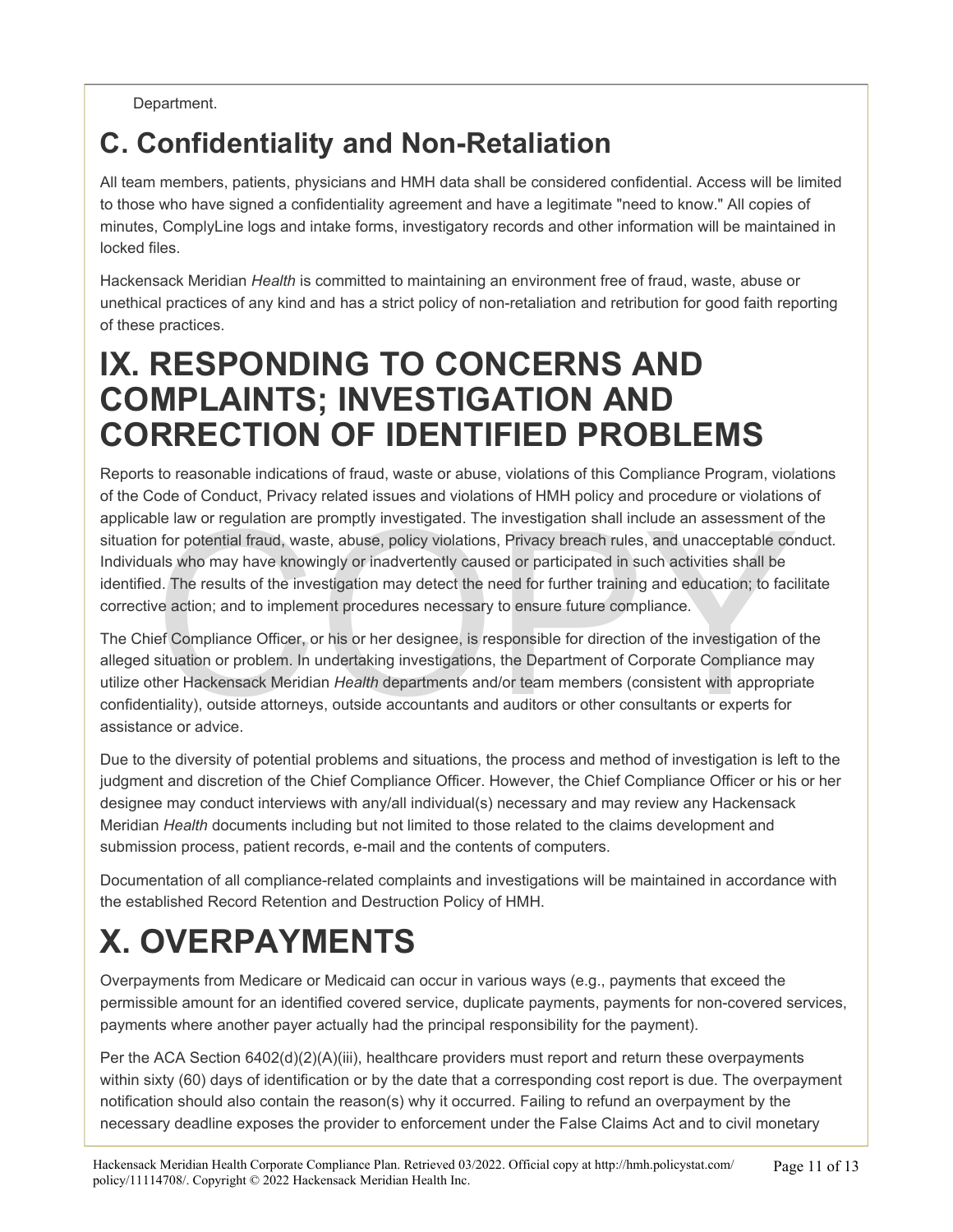penalties under the ACA. In the event of a potential overpayment, the appropriate Hackensack Meridian *Health* policy will be followed in refunding any identified overpayment. .

## **XI. ENFORCEMENT AND DISCIPLINE**

Hackensack Meridian *Health* may impose disciplinary action or sanctions on any member of the workforce who intentionally or unintentionally violates established policies or procedures. This means that every confirmed act may result in corrective action or disciplinary action which can include but not be limited to, the removal of privileges, discharge of employment, contract penalties and in some cases civil and/or criminal prosecution. This is not intended as an exhaustive list, and the Compliance Operations Group may be recommended other sanctions.

Team members will be subject to disciplinary action or sanctions for:

- 1. Failure to perform any obligation or duty required of team members relating to compliance with this Program or applicable laws or regulations.
- 2. Failure of supervisory or management personnel to detect non-compliance with applicable policies and legal requirements of this Program where reasonable diligence on the part of the manager or supervisor would have led to the discovery of any violations or problems.
- 3. Failure to report knowledge of suspected fraud, waste or abuse or Privacy violation.

Possible disciplinary action will follow in accordance with Hackensack Meridian *Health's* existing disciplinary policies and procedures. Depending on the severity of the event, progressive discipline is not required.

# lure to report knowledge of suspected fraud, waste or abuse or Privacy violation.<br>
Le disciplinary action will follow in accordance with Hackensack Meridian *Health's* existing disciple and procedures. Depending on the sev **XII. ONGOING EVALUATION OF THE PLAN AND APPROVALS**

The Hackensack Meridian *Health* Compliance Plan will be reviewed on an on-going basis and updated as necessary. Any revisions will be submitted to the Chief Compliance Officer for approval from the Audit and Compliance Committee of the Board of Trustees.

- A. ^ https://oig.hhs.gov/compliance/compliance-guidance/index.asp
- B. ^ https://oig.hhs.gov/compliance/compliance-guidance/docs/Practical-Guidance-for-Health-Care-Boardson-Compliance-Oversight.pdf
- C.  $\triangle$  https://oig.hhs.gov/compliance/compliance-guidance/docs/Practical-Guidance-for-Health-Care-Boardson-Compliance-Oversight.pdf
- D.  $\triangle$  https://oig.hhs.gov/compliance/compliance-guidance/docs/Practical-Guidance-for-Health-Care-Boardson-Compliance-Oversight.pdf
- E.  $\triangle$  https://oig.hhs.gov/compliance/compliance-guidance/docs/Practical-Guidance-for-Health-Care-Boardson-Compliance-Oversight.pdf
- F. ^ https://oig.hhs.gov/compliance/compliance-guidance/docs/Practical-Guidance-for-Health-Care-Boardson-Compliance-Oversight.pdf
- G. ^ https://oig.hhs.gov/compliance/compliance-guidance/docs/Practical-Guidance-for-Health-Care-Boardson-Compliance-Oversight.pdf